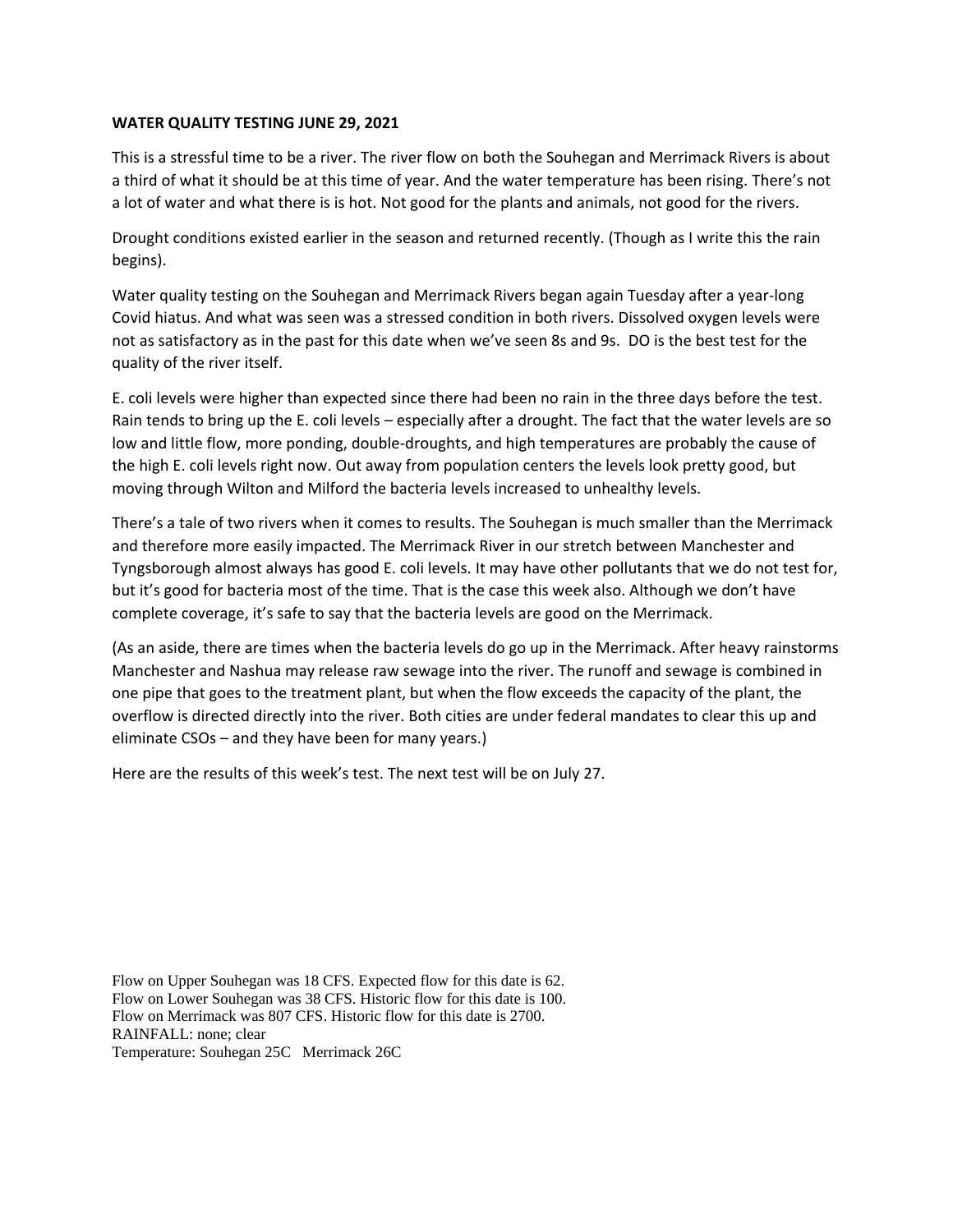# **E COLI RESULTS FOR TESTS TAKEN ON JUNE 29, 2021**

*E. coli levels less than 88 are good; 88-126 are marginal; 126-406 are unsatisfactory; above 406 is dangerous and should be avoided.*

| <b>SOUHEGAN RIVER SITES:</b> | mpn/100mL                                                   |             |
|------------------------------|-------------------------------------------------------------|-------------|
| 1.                           | Billy Ward Pond, Ashburnham #1; #2                          | 435.2; 14.8 |
| 2.                           | SoR 333 Water Loom Pond, New Ipswich                        | 5.2         |
| 3.                           | SoR 320 Highbridge, New Ipswich                             | 15.5        |
| 4.                           | SoR 309 Above Greenville Mill Pond, Greenville              | 42.0        |
| 5.                           | SoR 296 Downtown Greenville upstream of WWTP                | 32.3        |
|                              | 6. SoR 291 Green Bridge off Rte 31 below Greenville WWTP    | 74.4        |
|                              | 7. SoR 218 Below the Horseshoe, Wilton                      |             |
| 8.                           | SoR 210 Downtown Wilton                                     | 410.6       |
| 9.                           | SoR 201 Pine Valley Mill, West Milford                      | 410.6       |
|                              | 10. SoR 170 Behind Hayward Field, West Milford              | 307.6       |
|                              | 11. SoR 155 Souhegan Valley Boys and Girls Club, Milford    | 410.6       |
|                              | 12. SoR 146 Swing Bridge, Milford                           | 178.5       |
|                              | 13. SoR 133 Riverside Cemetery, Milford                     | 224.7       |
|                              | 14. SoR 130 Behind Lorden Plaza, Milford                    |             |
|                              | 15. SoR 122 Amherst Country Club                            | 307.6       |
|                              | 16. SoR 116 Amherst Conservation land Fairway Road, Amherst |             |
|                              | 17. SoR 095 Boston Post Road Canoeport, Amherst             | 261.3       |
|                              | 18. SoR 057 Indian Ledges, Merrimack                        |             |
|                              | 19. SoR 034 Turkey Hill Bridge, Merrimack                   | 146.7       |
|                              | 20. SoR 015 Wildcat Falls, Merrimack                        | 104.3       |

### MERRIMACK RIVER SITES:

|  | 1. Mer 600 Above Amoskeag Dam, Manchester            |      |
|--|------------------------------------------------------|------|
|  | 2. Mer 590 Arms Park, Manchester                     |      |
|  | 3. Mer 580 Upstream of Piscataquog River, Manchester |      |
|  | 4. Mer 570 Goffs Falls, Litchfield                   | 65.7 |
|  | 5. Mer 560 Depot Street, Merrimack                   | 73.3 |
|  | 6. Mer 550 Upstream of Souhegan River, Merrimack     |      |
|  | 7. Mer 540 Thorntons Ferry, Merrimack                |      |
|  | 8. Mer 530 Greeley Park, Nashua                      |      |
|  | 9. Mer 520 Taylors Falls Bridge, Nashua              | 22.3 |
|  | 10. Mer 510 Sagamore Bridge, Hudson                  | 29.5 |
|  | 11. Mer 500 Pheasant Lane Mall, Hudson               |      |
|  | 12. Mer 490 Upstream of Tyngsboro Bridge             | 17.3 |
|  |                                                      |      |

#### **DO MONITORING RESULTSFOR TESTS TAKEN ON JUNE 29, 2021**

*Dissolved oxygen levels between 5 and 10 are acceptable. The higher the better. Levels below5 are acidic and bad for the fish and wildlife*

| SOUHEGAN RIVER SITES:-<br>mg/L |                                            |            |  |
|--------------------------------|--------------------------------------------|------------|--|
|                                | 1. Billy Ward Pond, Ashburnham $#1$ ; $#2$ | 7.04: 7.86 |  |
|                                | 2. SoR 333 Water Loom Pond, New Ipswich    | 6.88       |  |
|                                | 3. SoR 320 Highbridge, New Ipswich         | 7.64       |  |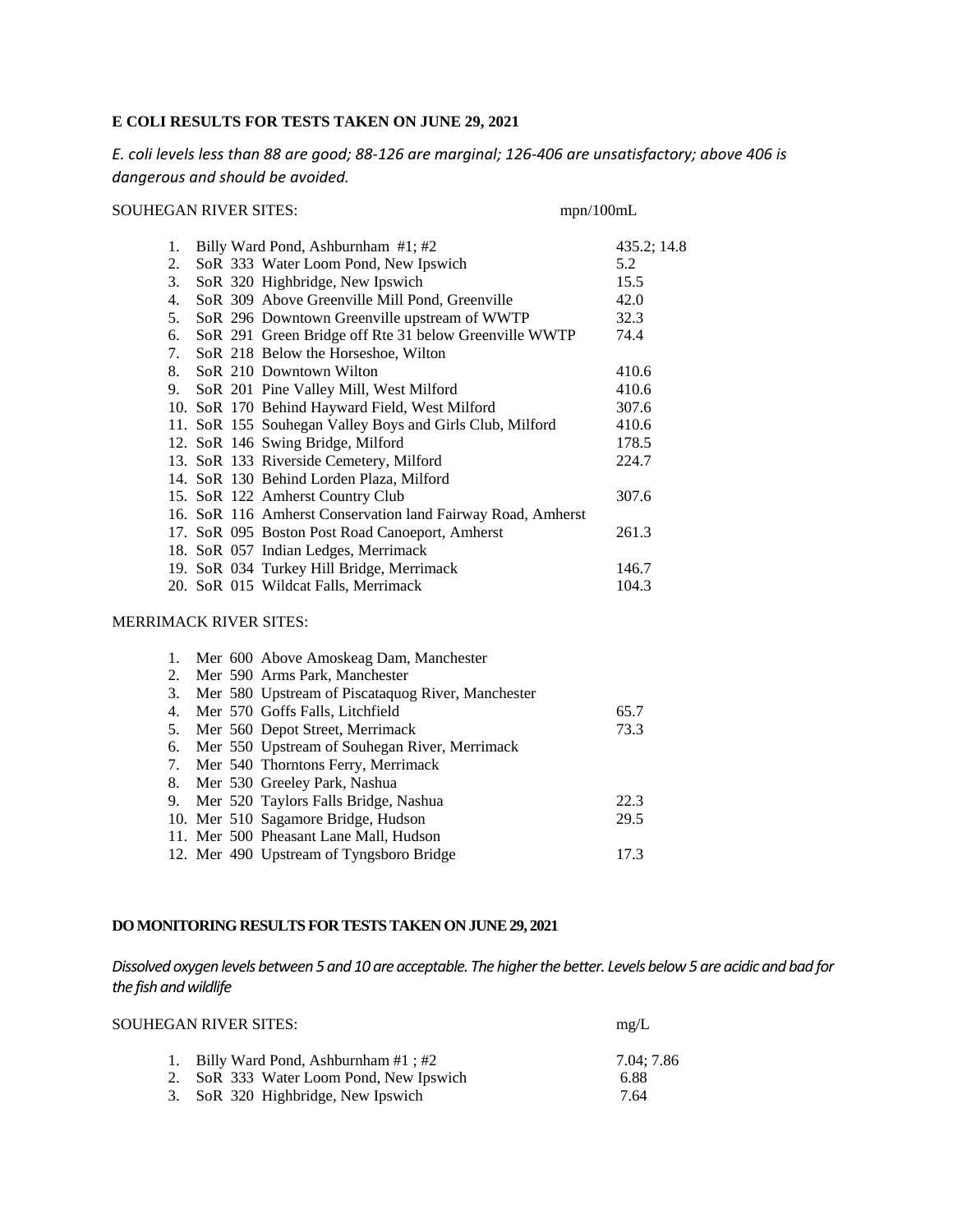| 4. |  | SoR 309 Above Greenville Mill Pond, Greenville              | 7.57 |
|----|--|-------------------------------------------------------------|------|
| 5. |  | SoR 296 Downtown Greenville upstream of WWTP                | 7.84 |
| 6. |  | SoR 291 Green Bridge off Rte 31 below Greenville WWTP       | 8.07 |
| 7. |  | SoR 218 Below the Horseshoe, Wilton                         |      |
| 8. |  | SoR 210 Downtown Wilton                                     | 8.26 |
| 9. |  | SoR 201 Pine Valley Mill, West Milford                      | 8.09 |
|    |  | 10. SoR 170 Behind Hayward Field, West Milford              | 7.14 |
|    |  | 11. SoR 155 Souhegan Valley Boys and Girls Club, Milford    | 6.27 |
|    |  | 12. SoR 146 Swing Bridge, Milford                           | 7.68 |
|    |  | 13. SoR 133 Riverside Cemetery, Milford                     | 7.20 |
|    |  | 14. SoR 130 Behind Lorden Plaza, Milford                    |      |
|    |  | 15. SoR 122 Amherst Country Club                            | 6.76 |
|    |  | 16. SoR 116 Amherst Conservation land Fairway Road, Amherst |      |
|    |  | 17. SoR 095 Boston Post Road Canoeport, Amherst             | 5.93 |
|    |  | 18. SoR 057 Indian Ledges, Merrimack                        |      |
|    |  | 19. SoR 034 Turkey Hill Bridge, Merrimack                   | 6.45 |
|    |  | 20. SoR 015 Wildcat Falls, Merrimack                        | 7.97 |

### MERRIMACK RIVER SITES:

|  | 1. Mer 600 Above Amoskeag Dam, Manchester            |      |
|--|------------------------------------------------------|------|
|  | 2. Mer 590 Arms Park, Manchester                     |      |
|  | 3. Mer 580 Upstream of Piscataquog River, Manchester |      |
|  | 4. Mer 570 Goffs Falls, Litchfield                   | 7.46 |
|  | 5. Mer 560 Depot Street, Merrimack                   | 7.52 |
|  | 6. Mer 550 Upstream of Souhegan River, Merrimack     |      |
|  | 7. Mer 540 Thorntons Ferry, Merrimack                |      |
|  | 8. Mer 530 Greeley Park, Nashua                      |      |
|  | 9. Mer 520 Taylors Falls Bridge, Nashua              | 8.35 |
|  | 10. Mer 510 Sagamore Bridge, Hudson                  | 7.99 |
|  | 11. Mer 500 Pheasant Lane Mall, Hudson               |      |
|  | 12. Mer 490 Upstream of Tyngsboro Bridge             | 8.81 |

# **pH RESULTS FOR JUNE 29, 2021**

*pH levels around 7 are neutral and good. Slightly less may be a result of acid rain. These all look good.*

# SOUHEGAN RIVER SITES:

| 1. | Billy Ward Pond, Ashburnham                              | #1 $6.58$ ; #2 $6.65$ |
|----|----------------------------------------------------------|-----------------------|
| 2. | SoR 333 River Road above Water Loom Pond, New Ipswich    | 6.55                  |
| 3. | SoR 320 Highbridge, New Ipswich                          | 6.84                  |
| 4. | SoR 309 Above Greenville Mill Pond, Greenville           | 6.69                  |
| 5. | SoR 296 Downtown Greenville upstream of WWTP             | 6.88                  |
| 6. | SoR 291 Green Bridge off Rte 31 below Greenville WWTP    | 6.93                  |
|    | 7. SoR 218 Below the Horseshoe, Wilton                   |                       |
| 8. | SoR 210 Downtown Wilton                                  | 7.15                  |
|    | 9. SoR 201 Pine Valley Mill, West Milford                | 6.64                  |
|    | 10. SoR 170 Behind Hayward Field, West Milford           | 6.52                  |
|    | 11. SoR 155 Souhegan Valley Boys and Girls Club, Milford | 6.56                  |
|    | 12. SoR 146 Swing Bridge, Milford                        | 6.68                  |
|    | 13. SoR 133 Riverside Cemetery, Milford                  | 6.64                  |
|    | 14. SoR 130 Behind Lorden Plaza, Milford                 |                       |
|    | 15. SoR 122 Amherst Country Club                         | 6.74                  |